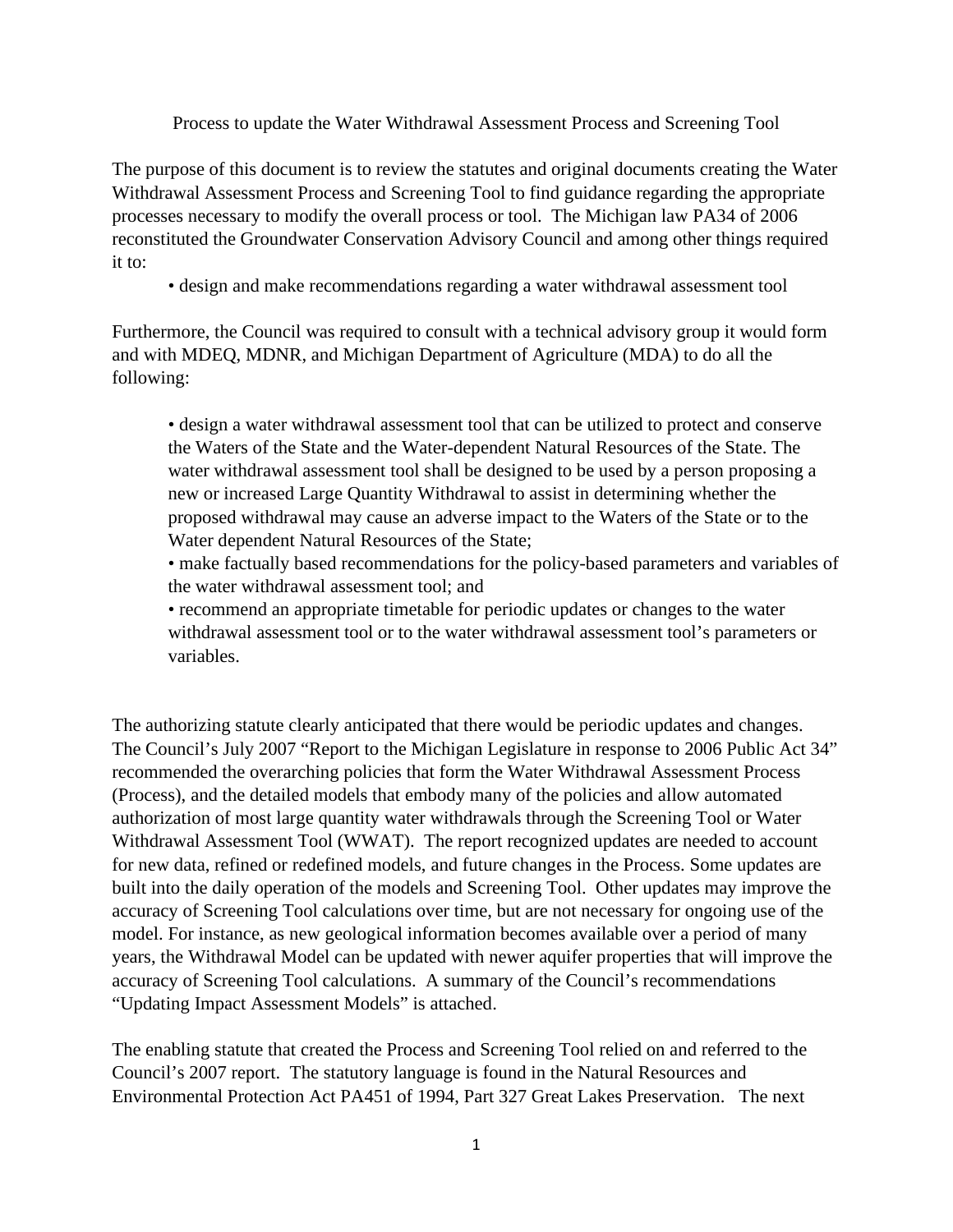section of this paper reviews statutory language pertinent to key components of the Process and how they might be revised or updated.

| <b>Definitions – Section 32701</b>                                         |                    |  |
|----------------------------------------------------------------------------|--------------------|--|
| Adverse Resource Impact (ARI) defined.                                     | Fixed by law.      |  |
| Refers to: thriving fish curve, characteristic fish curve, index flow, and | (Requires new law  |  |
| baseline capacity                                                          | to change.)        |  |
| Baseline capacity defined.                                                 | Fixed by law.      |  |
| <i>Fish curves</i> are referenced from the GWCAC July 2007 report.         | Fixed by law.      |  |
| Stream types each have a narrative definition and "as determined by a      | Can be updated.    |  |
| scientific methodology adopted by the commission [NRC]."                   |                    |  |
| Flow based safety factor defined as half of index flow.                    | Fixed by law.      |  |
| Index flow defined, calculated as of October 1, 2008.                      | Date fixed by law. |  |
| Value determined by calculation and stream gage records.                   | Value regularly    |  |
|                                                                            | updated.           |  |
| Site specific review defined as department independent review.             | Department         |  |
|                                                                            | discretion.        |  |
| Zone withdrawals defined as percent reduction on fish curves.              | Fixed by law.      |  |

| Water Withdrawal Assessment Tool - Section 32706a                       |                     |  |
|-------------------------------------------------------------------------|---------------------|--|
| WWAT is based on recommendations from the GWCAC and                     | The Process is      |  |
| requirements of the part.                                               | fundamentally       |  |
|                                                                         | linked to the       |  |
|                                                                         | Council             |  |
|                                                                         | recommendations.    |  |
| The WWAT shall:                                                         |                     |  |
| include safety factor<br>$\bullet$                                      |                     |  |
| calculate zones<br>$\bullet$                                            |                     |  |
| account for cumulative withdrawals                                      |                     |  |
| determine if likely ARI<br>$\bullet$                                    |                     |  |
| follow rules for drainage areas of water management areas<br>$\bullet$  |                     |  |
| work in conjunction with registration process                           |                     |  |
| The department shall add verified data to the WWAT's database and       | There is an         |  |
| shall consider actual stream or river flow data in conducting a site-   | expectation to add  |  |
| specific review.                                                        | new data.           |  |
| The department shall make technical modifications to the WWAT           | There is an         |  |
| related to temperature, hydrology, and flow based on scientific         | expectation to make |  |
| methodology adopted by NRC order.                                       | technical           |  |
|                                                                         | modifications.      |  |
| A person may petition the NRC for redesignation of a stream or river.   | Stream type can be  |  |
|                                                                         | changed.            |  |
| The department shall develop a protocol for collection of streamflow by | Expectation to add  |  |
| others (section 32706d).                                                | data.               |  |
| The department shall determine if an ARI would be caused by             |                     |  |
| cumulative withdrawals (section 32706e).                                |                     |  |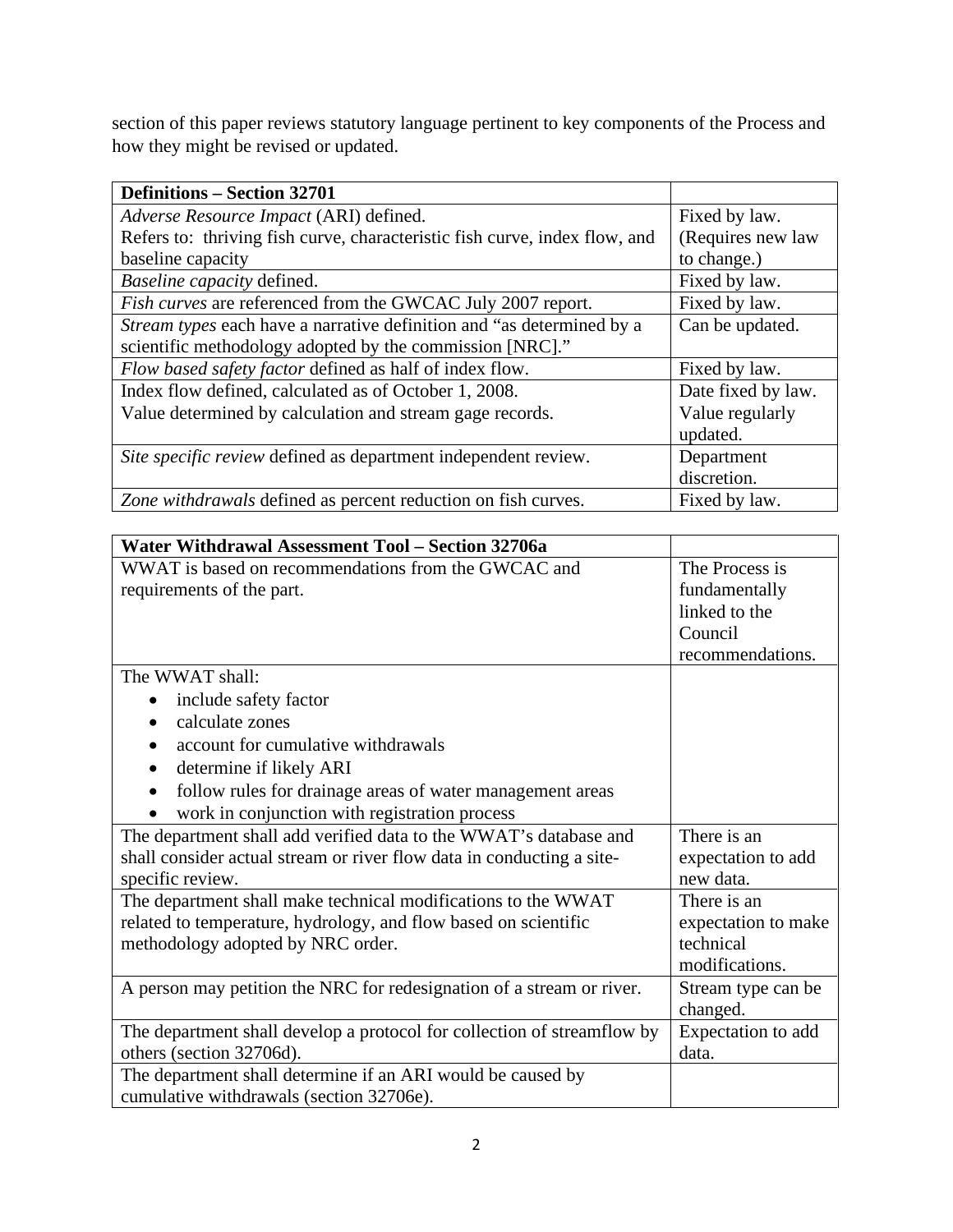The following are quotes taken from the GWCAC July 2007 report (referenced in the enabling statute) regarding the expectations to periodically update the WWAT and underlying models.

| Page 2      | One of the assignments from the legislature was to recommend an appropriate    |
|-------------|--------------------------------------------------------------------------------|
|             | timetable for periodic updates or changes to the WWAT.                         |
| Page 20     | Regarding return flow $-$ it should be an explicit part of the process. Future |
|             | improvements of the screening tool should allow for incorporation of return    |
|             | flow. Return flows should be accounted for in tracking index flows. Return     |
|             | flows should be part of the SSR.                                               |
| Page 20     | Further study is required to consider "capacity" vs. actual water use.         |
| Pages 21-22 | Updating models $-$ see attachment.                                            |
| Page 25     | This work must be made adaptable and allowed to continuously develop           |
|             | through time.                                                                  |

An earlier iteration of the council made recommendations for review and approval processes for five types of change in its December 12, 2014 final report. The department has been following this guidance (attached Table TU-1). We are working on several changes to the Process and Screening Tool, the activities and considerations for approval are discussed below.

#### **Activities undertaken by the Models Committee and discussion of the necessary approval process for the final products**

- I. Improvements
	- a. Add columns to the WWAT SQL database table 'dbo\_account' that identify if the Index Flow has been reviewed for a Water Management Area (WMA) under an SSR, and the revised Index Flow, if applicable. Also update the WWAT to display this information to the user.

Discussion: There is no change to the function or operation, it just improves efficiency and adds transparency. This is an administrative update, no special approvals needed. We are passing this through the Council process.

b. Identify geographic areas where we have enough information to justify using a different storage coefficient in the Tool. An example is in western Ottawa County, where the storage coefficient is likely significantly higher than the 0.01 used statewide currently. Also update the WWAT to display the aquifer properties used and where updates to this information have occurred.

Discussion: This will be a technical refinement where data shows it is appropriate. No statutory changes are needed, Council approval appears to be appropriate.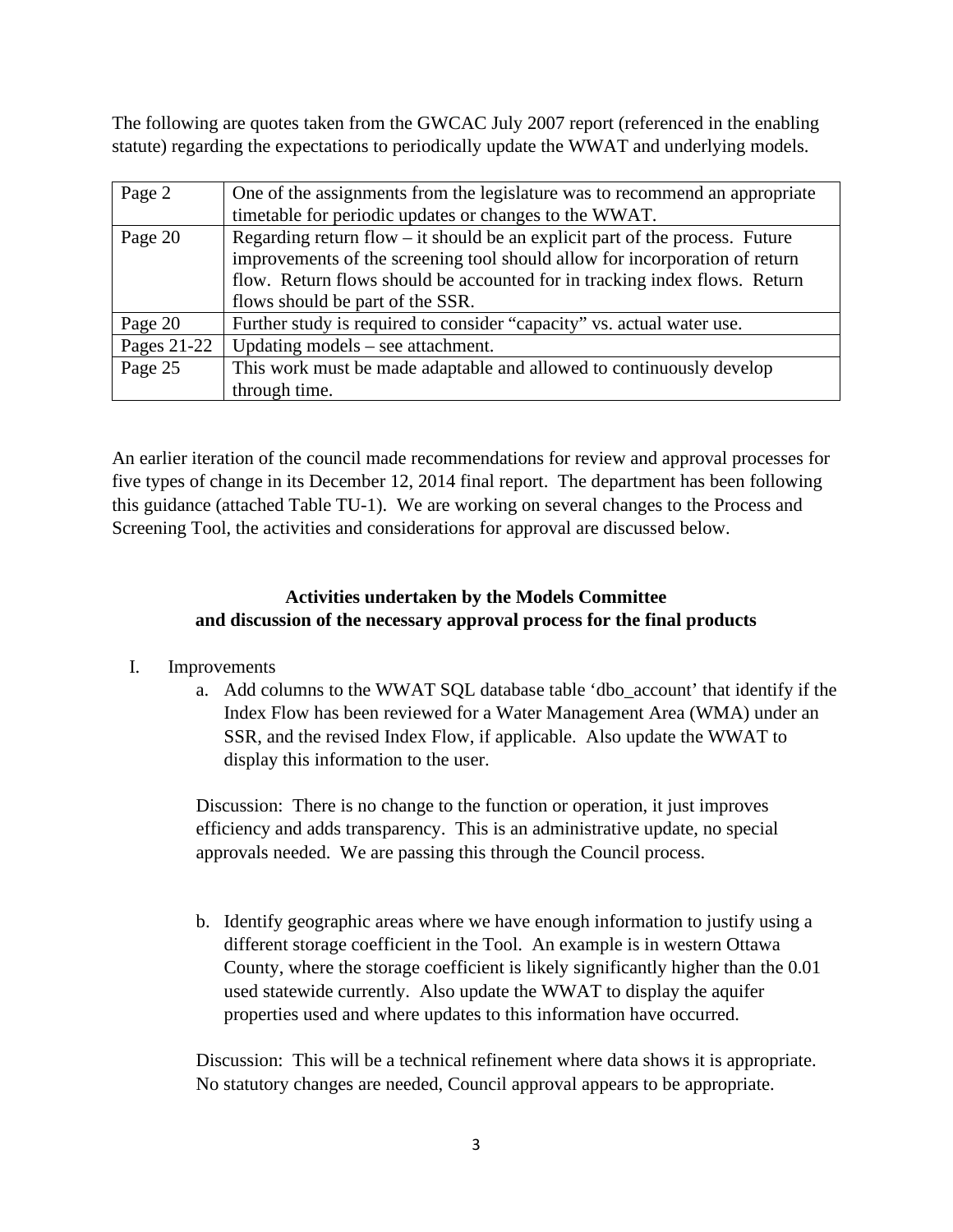c. Update the statewide transmissivity and hydraulic conductivity interpolations used in the WWAT.

Discussion: This will be a technical refinement where data shows it is appropriate. No statutory changes are needed, Council approval appears to be appropriate.

d. Update the WWAT to display registrations and SSR results on the map.

Discussion: There is no change to the function or operation, it just improves efficiency and adds transparency. This is an administrative update, no special approvals needed. We are passing this through the Council process.

- III. Incorporate information from calibrated numerical models into WWAT
	- a. Incorporate streamflow depletion estimates from applicably calibrated numerical groundwater models into the WWAT. Numerical groundwater models exist for several regions in the state. Many of these models are capable of producing reasonable streamflow depletion estimates.

Discussion: This is an improvement and refinement to incorporate more specific, scientifically sound information. It is consistent with the July 2007 recommendations; no statutory changes are needed. We suggest Council approval.

Drafted by: David A. Hamilton April 15, 2020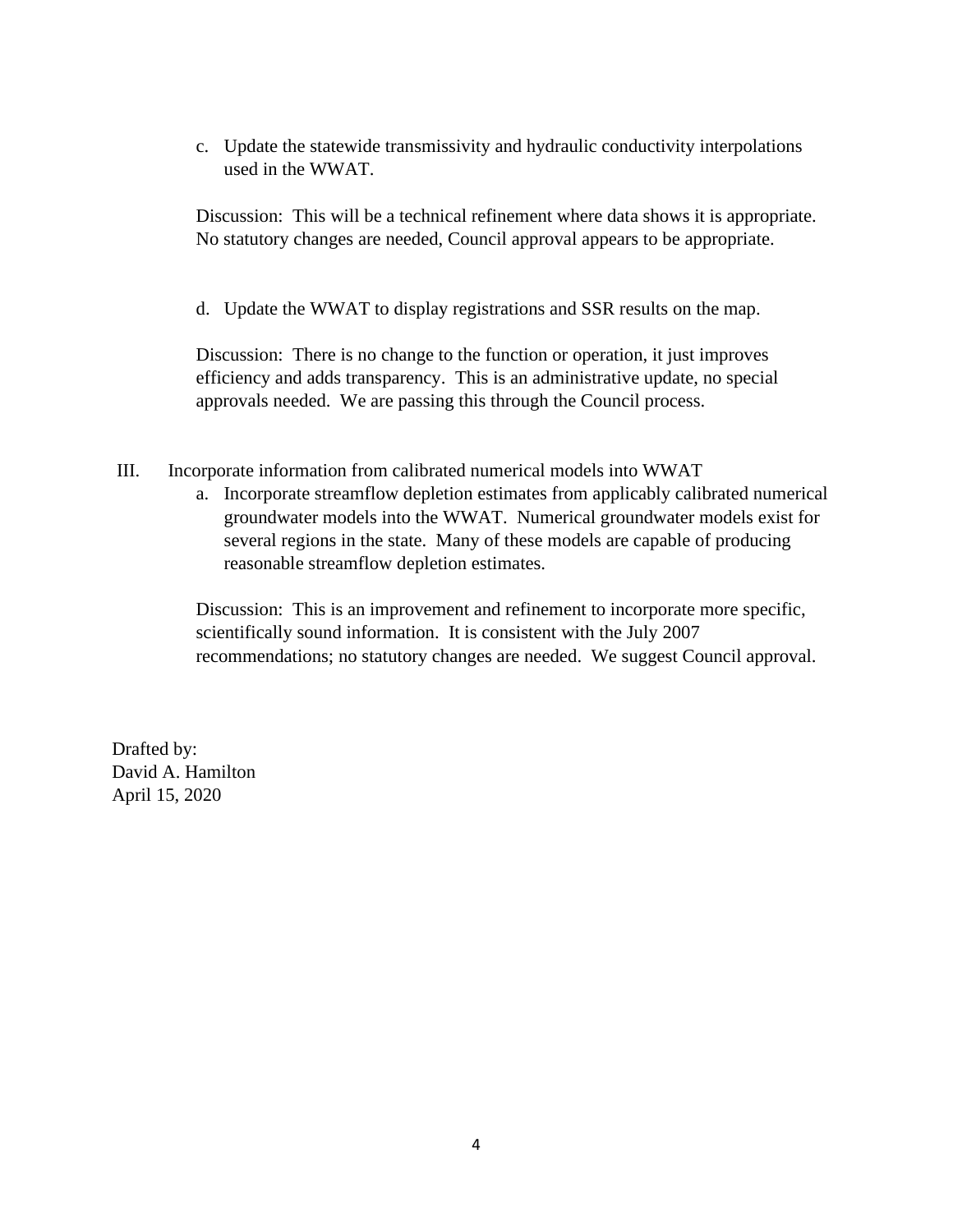# **UPDATING IMPACT ASSESSMENT MODELS**

In 2006 PA 34, the Council is directed to recommend an appropriate timetable for periodic updates or changes to the water withdrawal assessment tool or to the water withdrawal assessment tool's parameters or variables. Updates are needed to account for new data, refined or redefined models, and future changes in the process. Some updates are necessary for the Impact Assessment Model and the Screening Tool to continue to function as part of the Water Withdrawal Assessment Process. For instance, new authorized withdrawals need to be accounted for in the calculation of available streamflow for that stream segment. Such updates need to be relatively frequent and ongoing. Other updates may improve the accuracy of Screening Tool calculations over time, but are not necessary for ongoing use of the model. For instance, as new geological information becomes available over a period of many years, the Withdrawal Model can be updated with newer aquifer properties that will improve the accuracy of Screening Tool calculations.

Many of the Impact Assessment Model components that need updating can only be described in fairly technical terms. Therefore the Council has detailed these updates in a separate document, Recommended Updates to the Impact Assessment Model, available at http://www.michigan.gov/wateruse. **The Council recommends that MDEQ ensures updates are made consistent with this document. A brief summary follows.** 

#### *Streamflow Model*

- Update and revise statistical models and Index Flow estimates every 5 years.
- Design a sampling scheme for placement of additional long-term stream gages and for collecting miscellaneous flow measurements to improve flow estimates.

## *Withdrawal Model*

- Update groundwater/surface water depletion models every 5 years.
- Define a strategic research program aimed at more accurately representing the groundwater/ surface water interaction.
- Develop and maintain a comprehensive suite of databases and internet-based delivery tools incorporating the PA 148 (GWIM) work, water withdrawal reporting databases, and the water withdrawal Screening Tool.
- Design and implement a statewide groundwater monitoring network to assess changes over time.
- Follow recommendations from Council's 2006 report regarding updating GWIM

## *Fish Community Model*

- Update fish population models and flow-response curves every 5 years.
- Improve approach to modeling physical habitat responses to flow removals.
- Consider impacts of flow reduction on other riverine biota.
- Describe variation (uncertainty) in fish population response by rivers within a given type.

## From: **Report to the Michigan Legislature in response to 2006 Public Act 34**

## **Groundwater Conservation Advisory Council July 2007**